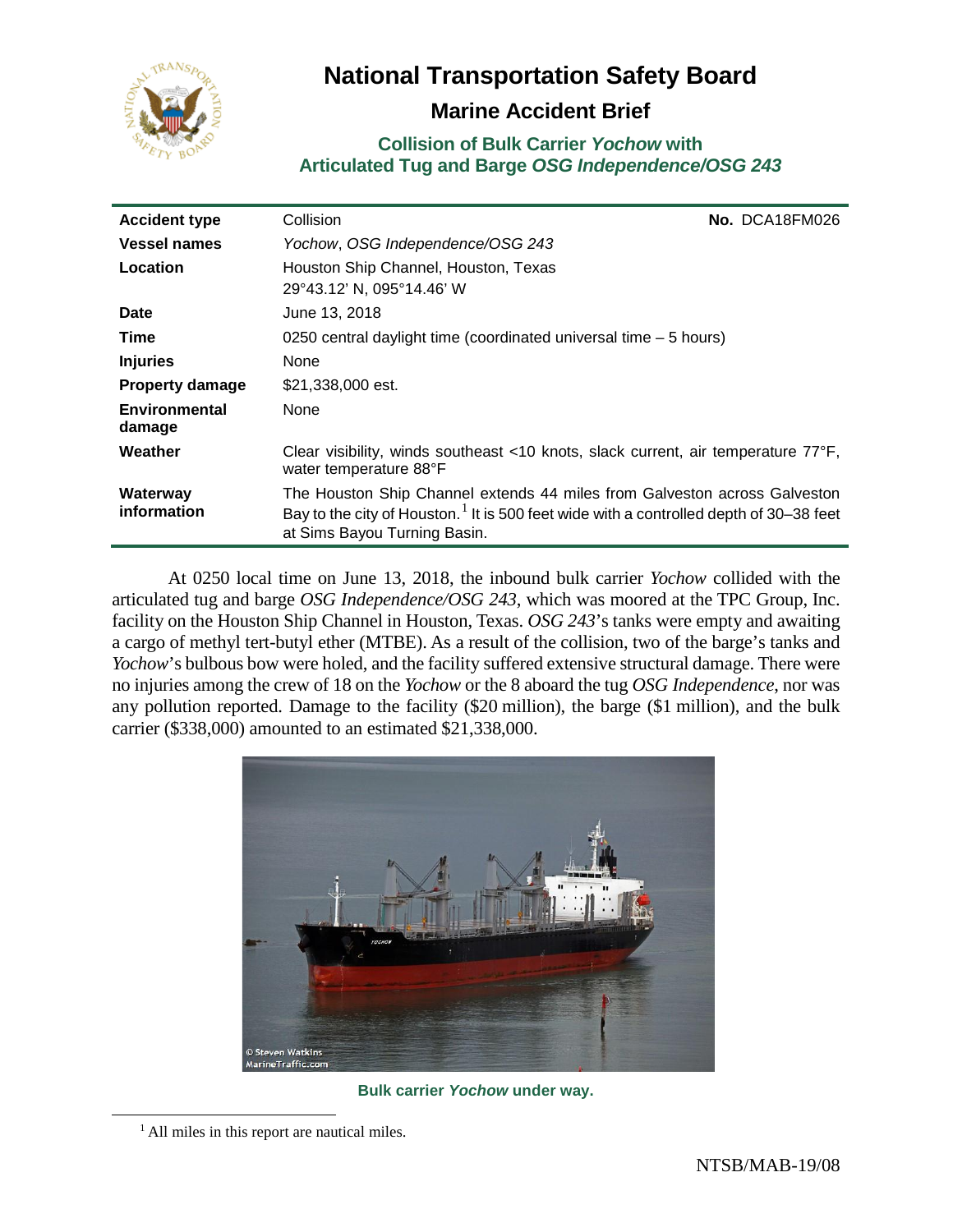

**Location where** *Yochow* **collided with** *OSG Independence***'s barge,** *OSG 243***, in the Houston Ship Channel. (Satellite image from Google Earth Pro)**

### **Background**

The Hong Kong-flagged *Yochow*, built in 2015, was a 590-foot-long bulk carrier of typical design operated by Beikun Shipping (Tianjin) Co., Ltd. The vessel had a flat-bottomed hull, a bulbous bow, and a single propeller driven by a slow-speed diesel engine. On arrival at the pilot station on June 12, the bulk carrier was carrying a partial load of steel coil and pipe, after having discharged cargo in Veracruz, Mexico, 2 days prior. Houston was its first US port call on this voyage, and it had no documented history of detentions or casualties. *Yochow*'s 18 crewmembers were of mixed nationality. At the time of the accident, the pilot, the master, the second mate, and a helmsman were on the bridge.

The *OSG Independence/OSG 243* was an articulated tug and barge (ATB), a unit consisting of a barge with a notch in the stern for an accompanying tug to make fast with mechanical pins. It was flagged in the United States and operated by OSG Ship Management, Inc., with the *OSG Independence* accompanying the *OSG 243* in the notch. Built in 1982 as the *Ocean 211*, the tank barge was reconfigured with a double hull in [2](#page-1-0)006.<sup>2</sup> The tug and barge were moored at the "A" dock at the TPC Group facility when the collision occurred. The barge's tanks were inerted and waiting for a cargo of MTBE to load.

<span id="page-1-0"></span> <sup>2</sup> The *Oil Pollution Act of 1990* phased in a requirement for petroleum to be transported in double-hull tank vessels and tank barges. See Public Law 101-380.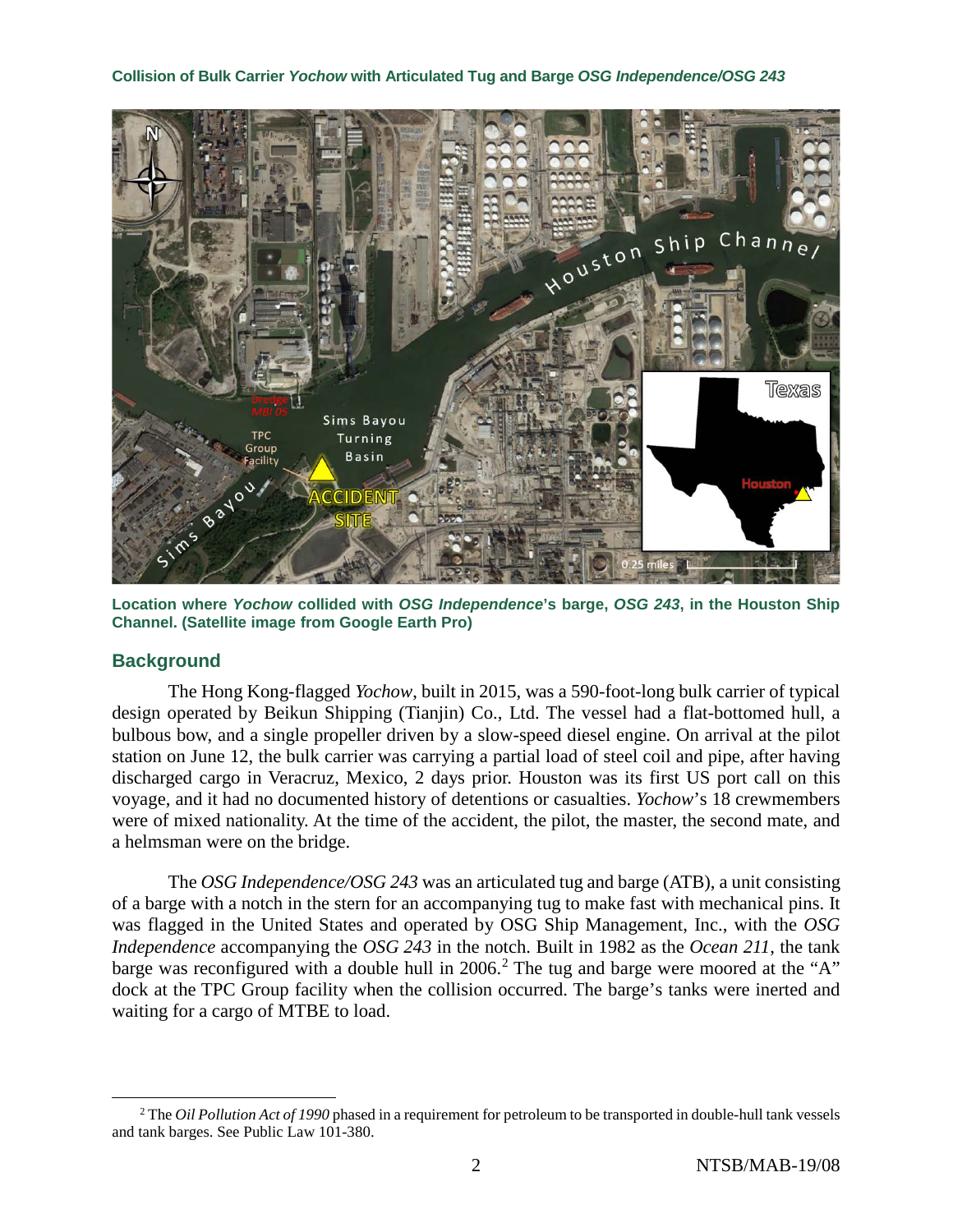The TPC facility was located on the south side of the Houston Ship Channel, west of the Sims Bayou Turning Basin. Just before the turning basin, the channel was about 300 feet wide with a controlled depth between 30 and 38 feet. Inbound vessels must negotiate a 70-degree turn to starboard just past the facility.

### **Accident Events**

On June 12, the *OSG Independence/OSG 243* arrived at the TPC facility and moored starboard-side to in order to load a cargo of MTBE.<sup>[3](#page-2-0)</sup> Connections were made with the shoreside cargo-loading arm and vapor-recovery hose, but cargo operations had not yet commenced.

A Houston pilot boarded the *Yochow* outside of Galveston at the pilot station. Interviews and documentation indicated that all the vessel's systems, including steering and bridge equipment, were functioning properly. The pilot described the ship's handling characteristics as typical for its age and design, with a tendency to "slide" due to a flat bottom, suggesting that the vessel would advance along its original course even as the heading changed. The bulk carrier was trimmed close to even keel after allowance for freshwater. Given that *Yochow*'s bridge had been darkened for night vision, a rudder angle indicator was lit and easily seen from the pilot's position, and the second mate told investigators that he could still see the helmsman's movements in the dark. The engine remained in engine room control with three engineers on duty. The vessel had no bow thruster.

The pilot conned the *Yochow* from the centerline windows. The helmsman was directly behind him, with the mate near the engine order telegraph just to the helmsman's left. While on the bridge, the master would station himself near the electronic chart display and information system (ECDIS) console to the right of the helm.

The *Yochow* passage from the pilot station through Galveston Bay to Lynchburg Landing was uneventful. The second mate and a helmsman relieved the watch at midnight. This helmsman manually steered from the time he came on watch at 2345 until several hours later—without relief. The weather on the morning of June 13 was clear, wind negligible, and current slack.

The channel makes an approximate 100-degree turn to port at Lynchburg Landing near San Jacinto State Park. Upon reaching this area at 0115, the pilot gave a port 20-degree command to start the turn. The helmsman answered, "Port 20," but put the helm 20 degrees to starboard. In catching the error, the pilot ordered, "Midships," 11 seconds later, then repeated the port-20 order 2 seconds later. Using a full-ahead bell, the bridge team was able to stop the vessel's swing to starboard about 38 seconds after the original command to port and regain the channel.

Following the helmsman's error and recovery, the pilot and second mate had a brief conversation about the mate's duty to watch the helmsman. The second mate agreed to double-check the helmsman with each command. The master was not on the bridge at the time; the mate offered to call him, but the pilot declined. Although the second mate did not understand conversational English, he told investigators he understood the pilot's orders.

<span id="page-2-0"></span><sup>&</sup>lt;sup>3</sup> MTBE is a flammable additive in unleaded gasoline that reduces carbon monoxide and volatile organic compound emissions and enchances the octane content. TPC Group, Inc. is one of the leading North American producers of MTBE, primarily for export.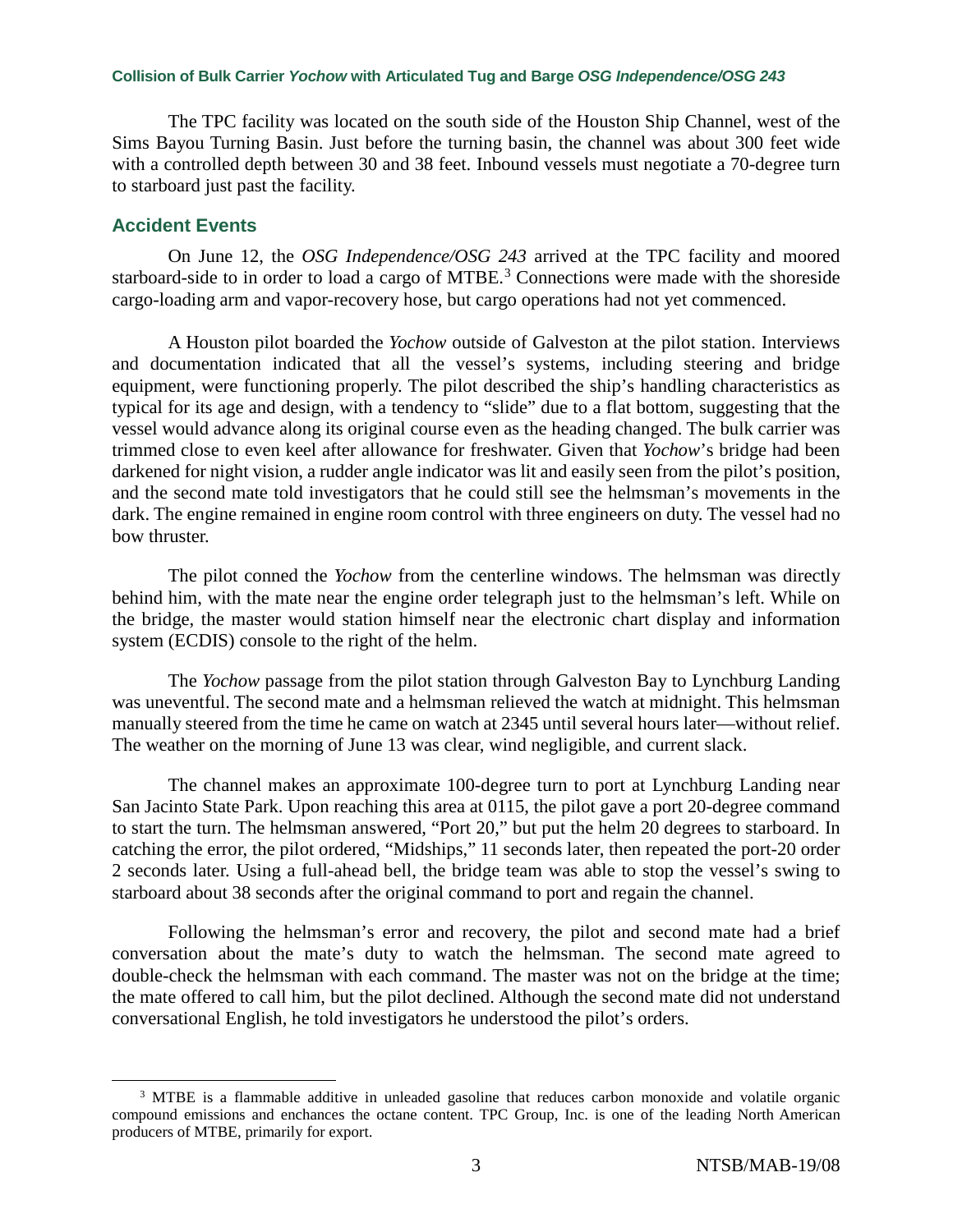The *Yochow* approached the turn at Sims Bayou about 90 minutes later at a slow bell. Prior to the approach, the pilot checked in with vessel traffic service (VTS), who informed him of the dredge *MBI 05* operating in the channel just past the turn. He requested that his office contact the dredge's crew to inform them of *Yochow*'s approach. The pilot planned to turn wide at Sims Bayou, intending to stay to the south side of the channel to pass the dredge. On the voyage data recorder (VDR), the master can be heard on the bridge at this time, although there was no conversation between the master and pilot about negotiating either the upcoming turn or meeting the dredge. The pilot gave a port 20-degree command to bring the ship slightly left, ahead of the turn, and the helmsman answered accordingly. His next order 24 seconds later (at 02:47:35) was "hard starboard" to make the turn. The helmsman repeated the pilot's order but immediately put the rudder hard to port.

Ten seconds later, the pilot recognized the error and ordered midships while tapping with his fingers on the rudder angle indicator above his head to get the helmsman's attention. It took the steering gear 15 seconds to shift from hard port to midships, and then the pilot repeated his original hard-starboard order. The rudder reached hard starboard 12 seconds later, although the ship's heading was still falling to port at about 12 degrees per minute.

When the *Yochow* was about one ship's length away from the *OSG Independence/OSG 243*, the pilot ordered at 02:48:23, "Stop engines. Let go anchor," 48 seconds after his original order to starboard. He followed this order with full astern 7 seconds later and then ordered the whistle sounded. At this point the *Yochow* was making 6 knots, and its heading was still falling to port. The pilot told investigators that increasing the engine speed to power through the turn, as he had done earlier, would risk hitting the tug, which likely had a sleeping crew on board. He chose instead to attempt to stop the vessel and risk hitting the barge ahead of it.



**According to electronic data, last 10 minutes of** *Yochow***'s trackline leading up to accident based on pilot's orders. (Background from Google Earth)**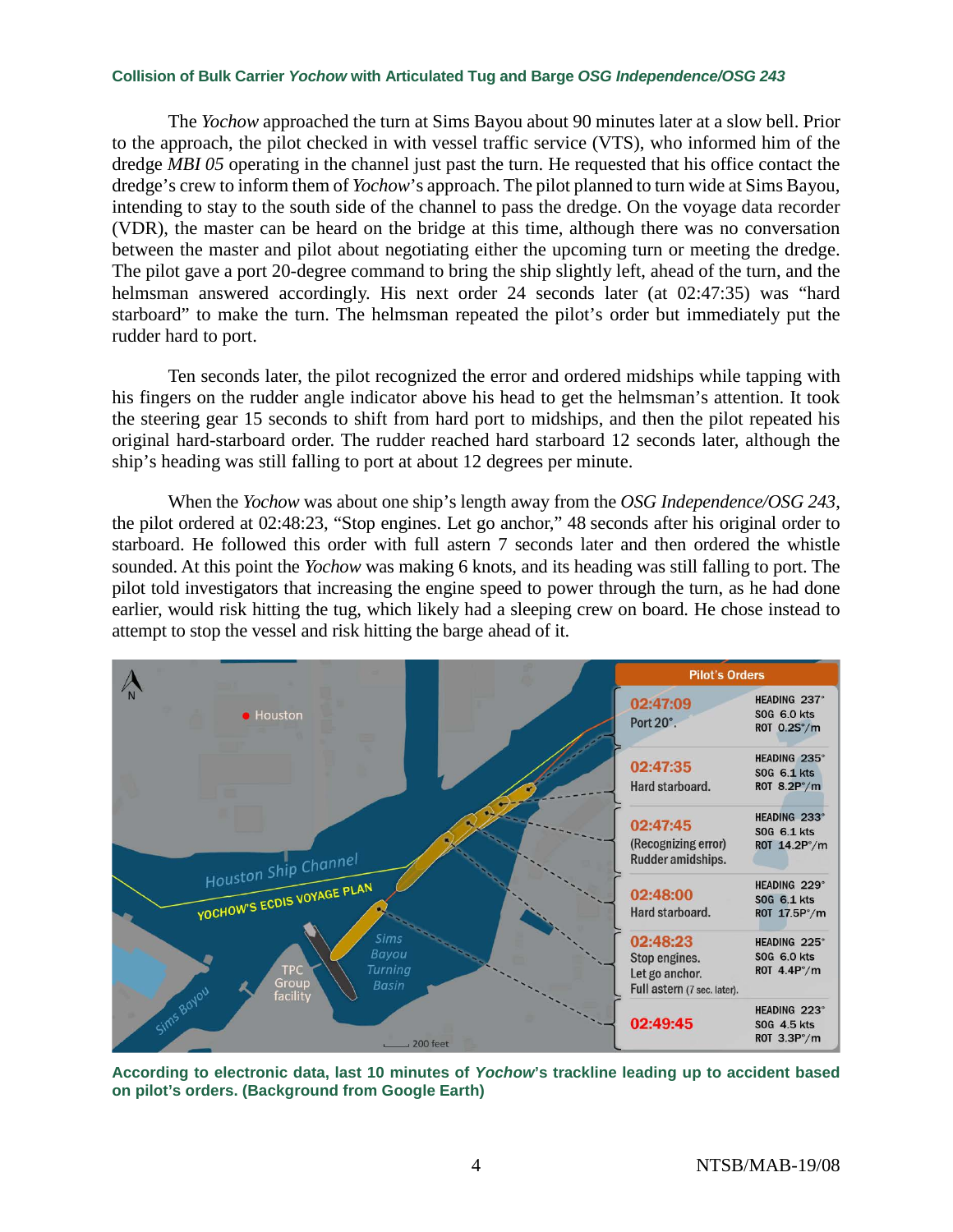With the port anchor and two shots of chain deployed, the *Yochow* collided at approximately 4.5 knots with the port side of the tank barge *OSG 243* amidships at 02:49:45. The crew sounded the bulk carrier's whistle just before, in an attempt to warn the crew aboard the ATB.

*Yochow*'s bulbous bow penetrated the moored barge's no. 5P ballast tank from 4 feet above the waterline to the turn of the bilge and inboard along 22 feet of the bottom plating, damaging piping, framing, and reach rods. The length of the breach was 7 feet 4 inches, and the deepest penetration was approximately 10 feet. The inner hull (nos. 5P and 6P cargo tanks) was inset but not holed by the bulbous bow; however, the bow holed tank no. 6P at the top, allowing inert gas to escape. The vessel's starboard anchor also damaged 30 feet of handrail, a cantilever deck, chocks, and fish plate on the barge's port side. In addition, *OSG 243*'s starboard side, which was lying against the facility fendering, sustained indented side shell as well as damage to the framing in nos. 5S and 6S ballast tanks, the main deck, a cantilever deck, handrails, and nearby valves and deck grating. Additionally, several mooring lines parted. The tug *OSG Independence* was undamaged.

The impact of the barge against the wharf damaged the structure's pilings and walkways of the TPC facility. The barge moved approximately 70 to 100 feet forward on contact, ripping off the vapor recovery hose and causing the loading arm to fail at the ship's reducer just outboard of the manifold.

The *Yochow*'s bulbous bow was holed, and the forepeak was flooded to the waterline. The bow at the main deck was damaged where it contacted the barge's upper deck.



**Damage to** *OSG 243***, port side. Yellow circles identify,** *at top***, cantilever deck damaged by** *Yochow***'s bow rake and,** *at bottom***, side shell at waterline in no. 5P ballast tank penetrated by bulk carrier's bulbous bow.**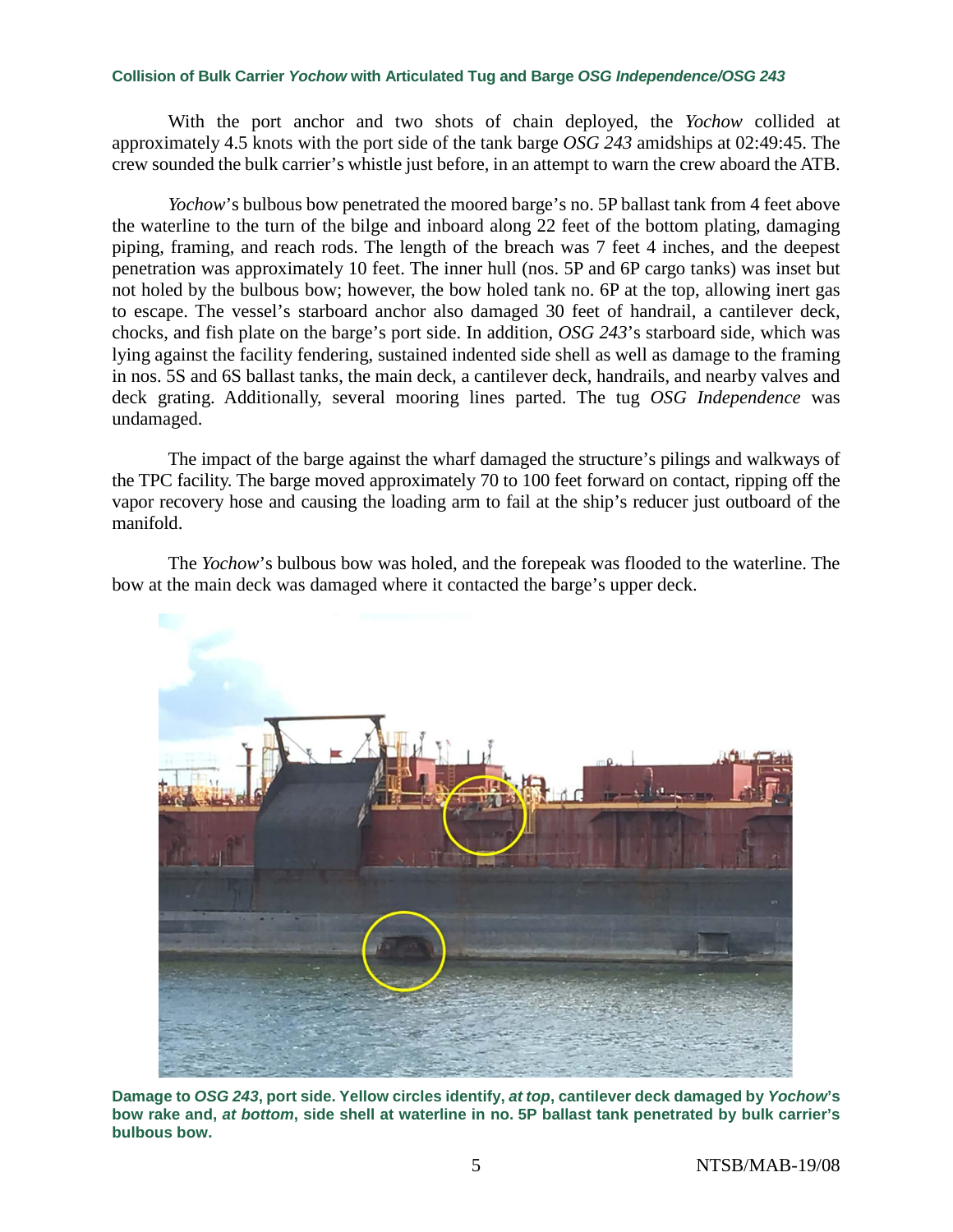

**TPC facility on Houston Ship Channel. The impact pushed the pedestrian bridge off its support, crushing conduit below. (Photo by Coast Guard)**



*Yochow's* **bow showing,** *at left***, holed bulbous bow and depth of penetration and,** *at right***, damaged upper starboard bow.** 

### **Additional Information**

Houston was the master's first American port call of the voyage. His work/rest log indicated that he had been working since 0900 the day before the accident. When the collision occurred, the master had been working for nearly 18 hours, although the *International Convention on Standards of Training, Certification and Watchkeeping for Seafarers* (STCW) requires a minimum of 10 hours of rest within a 24-hour period. According to the pilot and master's statements to investigators, the master would leave the bridge occasionally during the passage to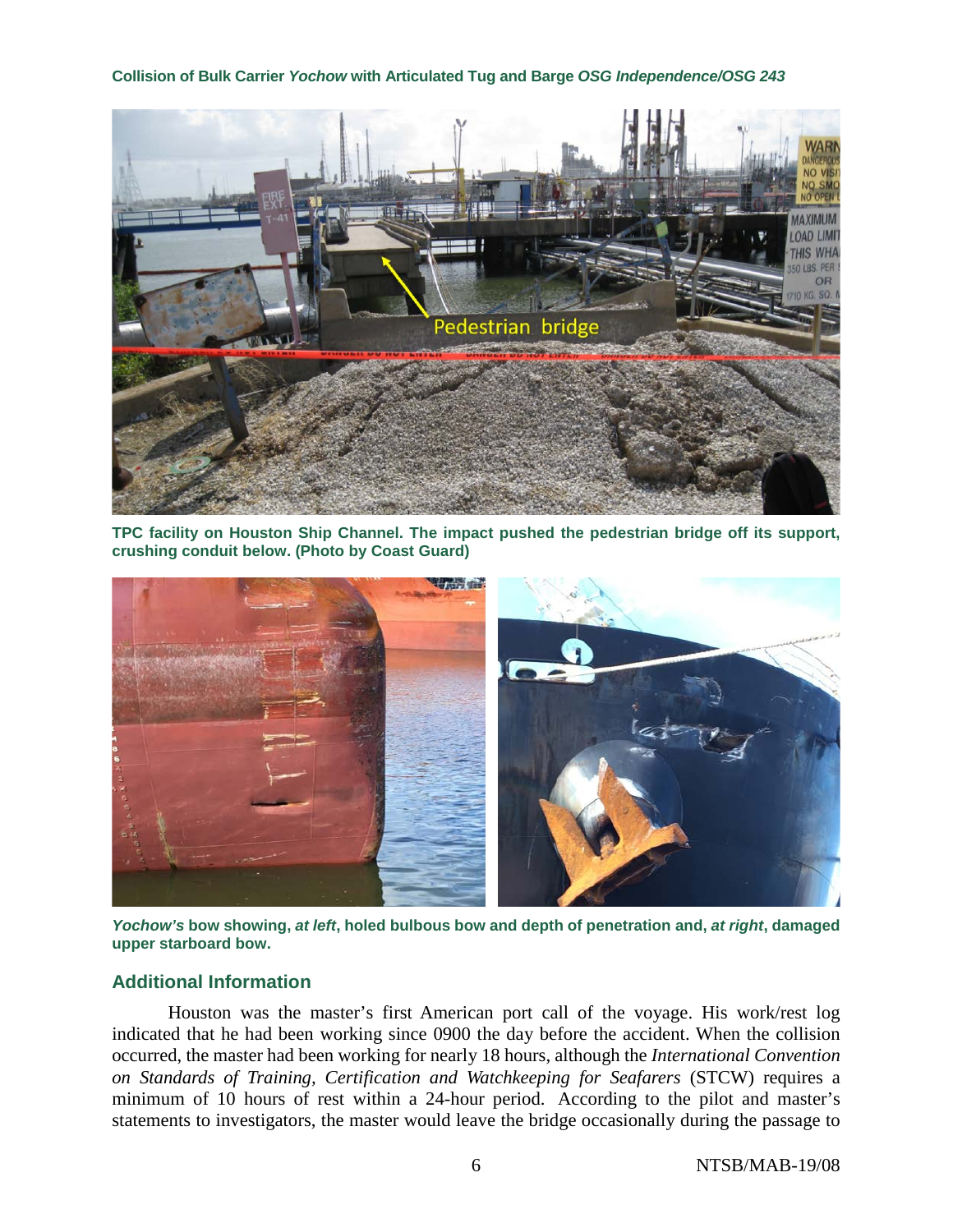briefly refresh. Per the pilot's request, the master kept a radio with him; however, no conversation between the officer on watch and the master was heard on the VDR at any time he was off the bridge during the passage.

The work/rest log for the helmsman on watch at the time of the accident showed only 8 hours of watch the previous day. His only documented work outside of watches was a drill on June 11 and an unmooring in Veracruz the previous day. However, in a later deposition, the helmsman stated he also worked on deck from 0800 to 1730 (with a 2-hour lunch), which was not reflected in the log; in that case he did not meet the minimum of 10 hours of rest within a 24-hour period.

### **Analysis**

The Houston Ship Channel above Lynchburg Landing is a meandering and narrow waterway with facilities lining both banks for several miles. Much of the channel before the accident site is less than 500 feet wide, with minimal room for error in shiphandling. The pilot indicated, and electronic data showed, that the bridge team was able to successfully navigate the channel and meet traffic with an understanding of the ship's handling characteristics and the prevailing conditions, without an assist tug. Investigators found no deficiencies with the steering gear or other engineering or bridge equipment.

Twice during the transit, including just prior to the accident, the pilot gave a rudder order that the helmsman correctly repeated, yet he turned the wheel in the opposite direction. In both cases, the pilot—not the watch officer—noted the error and took action to direct the helmsman to correct the rudder. Bridge procedures provided by *Yochow*'s operator were silent on the duties of the mate on watch in restricted waters, including watching the helm. The second mate told investigators though that "one of my duties as the officer on duty is to monitor the helmsman." The master's standing orders stated as follows: "Cross Check the bridge team member's action and communicate freely and openly on concerns you may have to avoid 'One Man Error'. Instruct the lookout and helmsman also to communicate freely and openly without hesitation or holding back." The pilot told investigators that it is not an uncommon scenario to have helm orders improperly executed and that pilots learn to watch for it. Giving the command midships will grab the helmsman's attention quicker than just repeating the original command.

Bridge resource management (BRM) is an industry standard for using all available technical and human resources to safely execute a vessel's passage plan. It requires all involved to maintain situational awareness and share information freely to address contingencies. Included in this concept is the expectation for the officer of the watch to check the rudder angle indicator with each helm order and the rpm indicator with each ordered change of speed. The mate on watch, who was standing next to the helm, did not notice or correct the helmsman during the two steering errors.

According to their logs, the mate and helmsman each stood 8 hours of watch per day and met *STCW* rest requirements. However, the helmsman stated that he performed work that was not reflected in the log, which the investigation found meant that he would not have met work/rest requirements. Failure to adhere to work/rest guidelines can lead to fatigue and thereby can impair a crewmember's alertness and ability to safely operate a vessel or perform safety-related duties. Further, at the time of the accident the helmsman had been at the wheel continuously for almost 3 hours, at night, without relief, and was likely fatigued.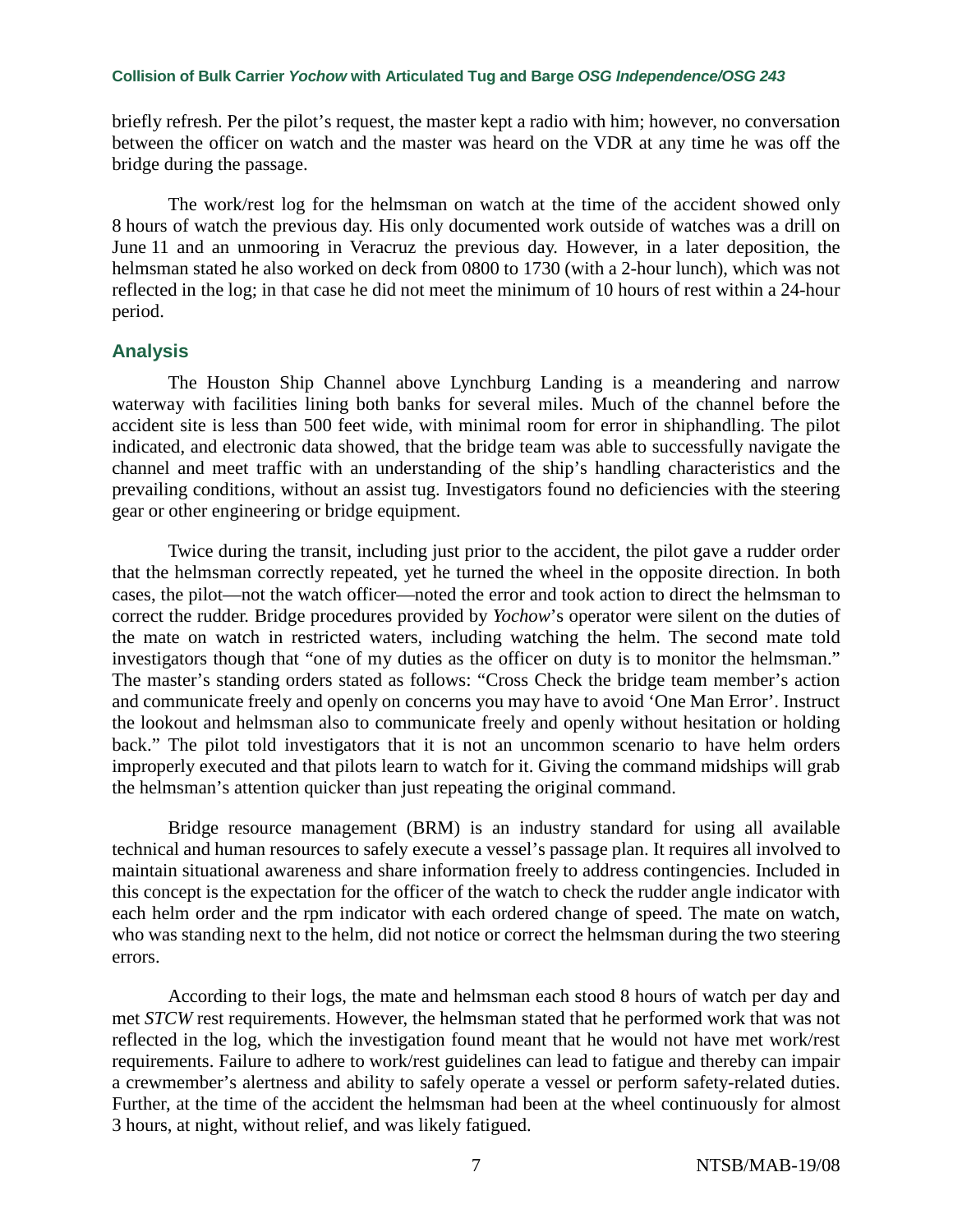### **Probable Cause**

The National Transportation Safety Board determines that the probable cause of the collision of the bulk carrier *Yochow* with the tank barge of the articulated tug and barge *OSG Independence/OSG 243* was the mate's failure to effectively monitor the helmsman, contrary to the principles of good bridge resource management. Contributing to the accident was the lack of company and shipboard oversight to ensure crewmembers adhered to work/rest guidelines, resulting in fatigue of the helmsman.

### **Managing Fatigue**

Fatigue impacts every aspect of human performance, including decision-making, reaction time, and comprehension, all of which affect seafarers' ability to safely navigate. Having fatigued crewmembers in critical positions when navigating a busy channel increases the probability of errors that lead to incidents. Companies should include fatigue management procedures in their safety management systems and ensure compliance with applicable work/rest requirements.